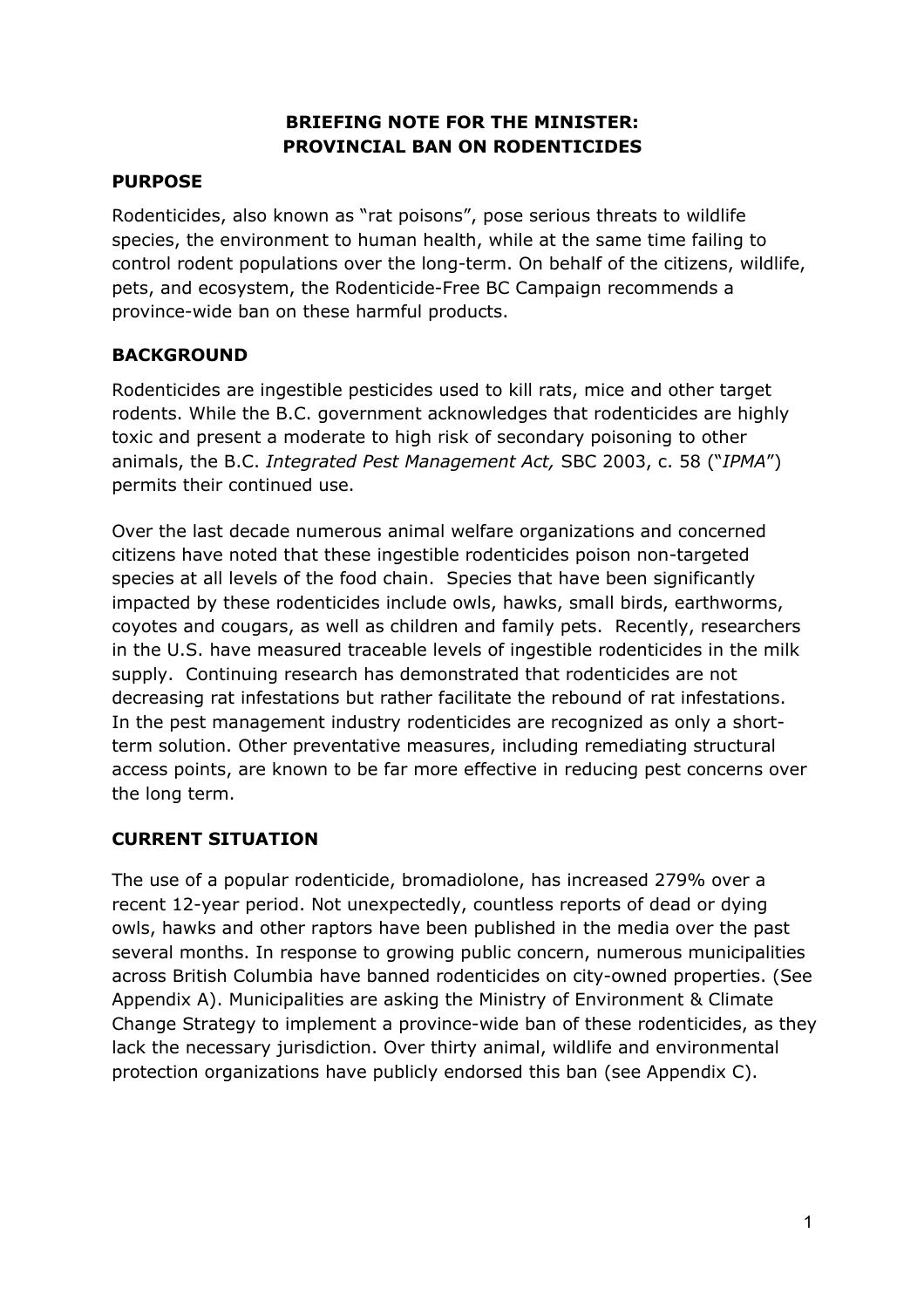## **POTENTIAL POLICY OPTIONS**

**1. Implement a complete ban on the sale and use:** As rodenticides pose unacceptable risks to the environment and human health, and are proven to be ineffective in reducing their intended pest management target, this option would be most consistent with the Province's obligations under the *IPMA.* However, pushback from the pest management industry is likely to occur given that they will need to modernize standard industry practices.

**2. Impose further restrictions on the sale and use:** This option would involve removing rodenticides from the shelves of retail stores and require the development of new professional standards in the professional application of these products. However, as the pest management industry is currently subject to little to no government oversight, the Ministry will need to establish new enforcement mechanisms.

**3. Implement a complete ban with exemptions for certain uses:** The use of rodenticides would be permitted only in situations where it is deemed essential for the purpose of wildlife or environmental conservation. This would require the pest management industry to argue the case for any requested exemptions, on a case by case basis.

## **RECOMMENDATIONS**

Rodenticides are dangerous, ineffective and pose a risk to human health. Their permitted use is inconsistent with the obligations owed by the provincial government to protect its citizens and the environment from the harmful effects of pesticides. The B.C. Minister of Environment must take immediate action to eliminate the risk caused by the use of these products, and it is our recommendation that the Minister implement a province-wide ban.

A province-wide ban could be accomplished by either a) amending the Integrated Pest Management Regulation by establishing a new class of "Prohibited Pesticides," or, b) amending the Integrated Pest Management Act to prohibit the use and sale of rodenticides (see Appendix B).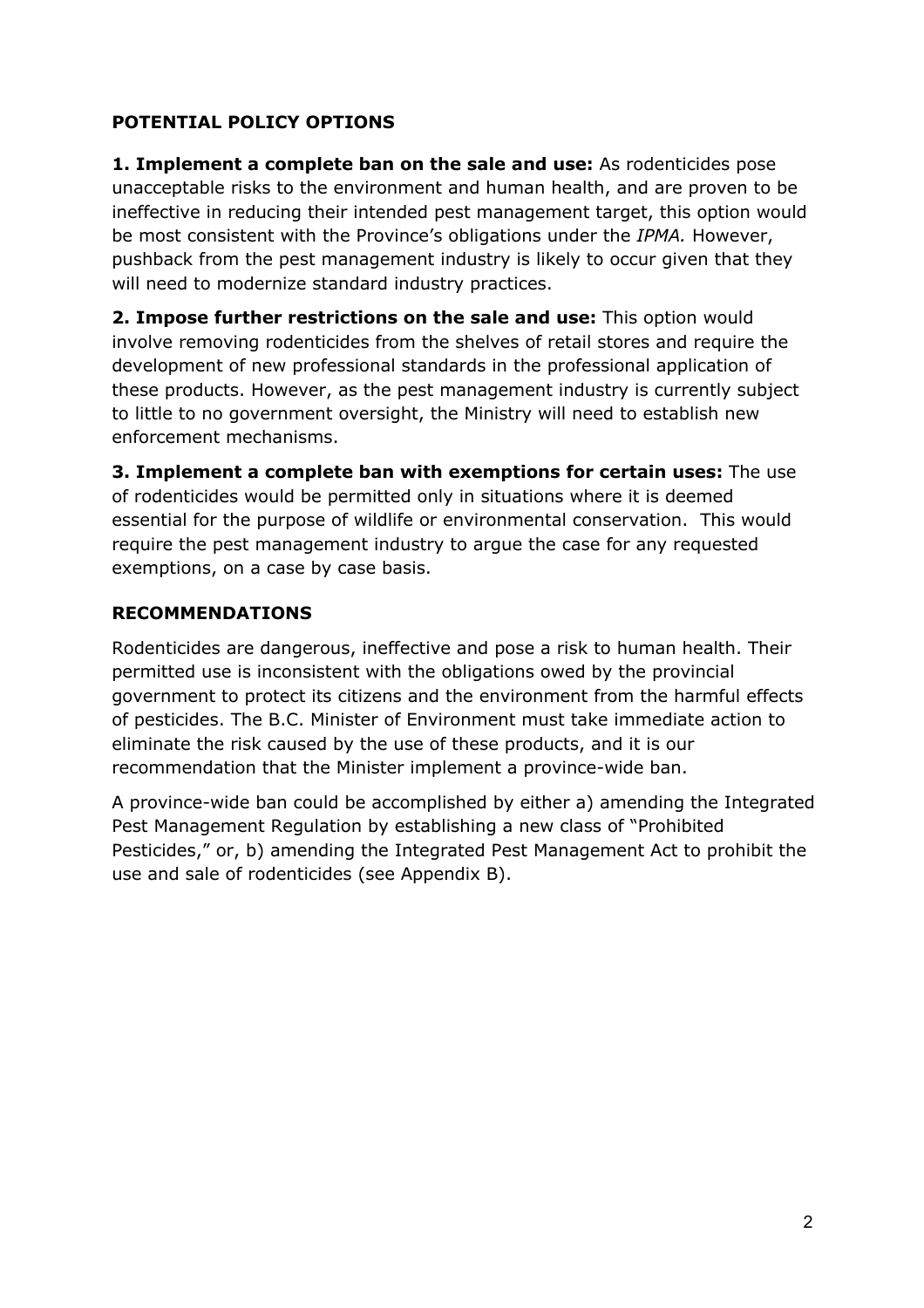## **Appendix A:**

### **B.C. municipalities that have passed motions regarding rodenticides:**

- 1. District of North Vancouver
- 2. District of Saanich
- 3. District of North Saanich
- 4. City of Colwood
- 5. City of Port Moody
- 6. District of Sooke
- 7. City of North Vancouver
- 8. City of Victoria
- 9. District of Oak Bay
- 10. City of New Westminster
- 11. City of West Vancouver
- 12. Town of View Royal
- 13. Township of Esquimalt
- 14. Town of Qualicum Beach
- 15. City of Richmond
- 16. District of Highlands
- 17. City of Salmon Arm
- 18. Islands Trust Council of BC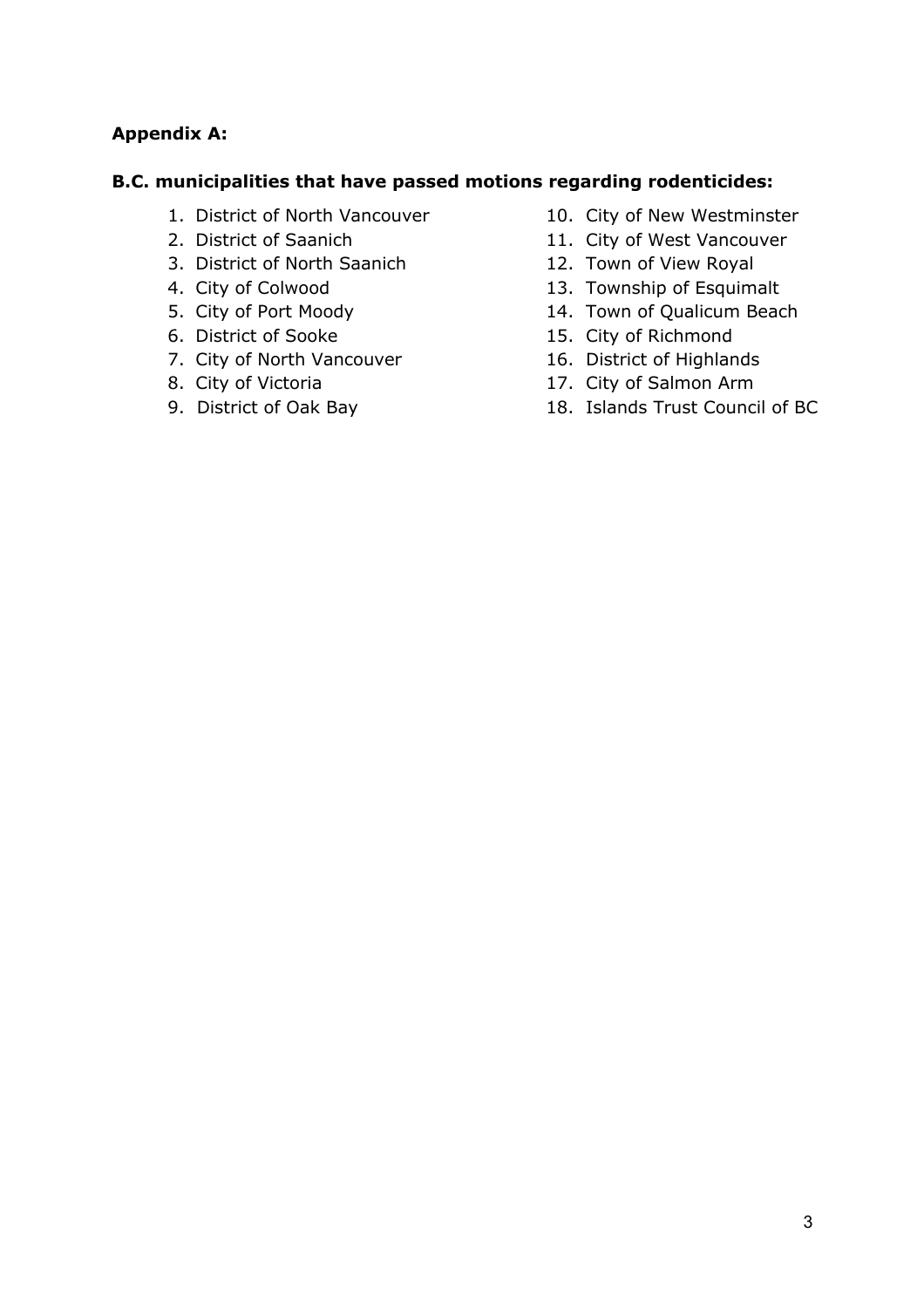## **Appendix B:**

## **OPTION A: MINISTER REGULATION ESTABLISHING NEW CLASS OF "PROHIBITED PESTICIDES"**

## *1 Subsection 1 (1) of the Integrated Pest Management Regulation, B.C. Reg. 235/2015 is amended*

## *(a) by adding the following definition:*

"prohibited pesticide" means a pesticide described in section 2 (f) [*classes of pesticides]* and set out in Schedule 6**; and**

### *2 Section 2 is amended*

*(b) in subsections (b)(ii), (c)(ii) and (d)(i)(B) by adding "prohibited pesticides" after "*permit-restricted pesticides*",*

#### *(c) by adding the following subsection:*

(f) prohibited pesticides, being those pesticides assigned to this class under section 43(3) *[classification of pesticides]* because the administrator determines that prohibiting the use, purchase and sale of these pesticides is necessary and required to avoid unreasonable adverse effects caused by their use.

#### *3 Section 43 is amended*

#### *(c) by adding the following subsection:*

(3) The pesticides set out in Schedule 6 are classified as prohibited pesticides.

#### *4 The Regulation is amended*

### *(d) by adding the following Schedule:*

#### **Schedule 6**

[am. B.C. Reg. 234/2015, s. X]

#### **Prohibited Pesticides**

- 1 brodifacoum
- 2 bromadiolone
- 3 chlorophacinone
- 4 difethialone
- 5 diphacinone
- 6 warfarin
- 7 bromethalin